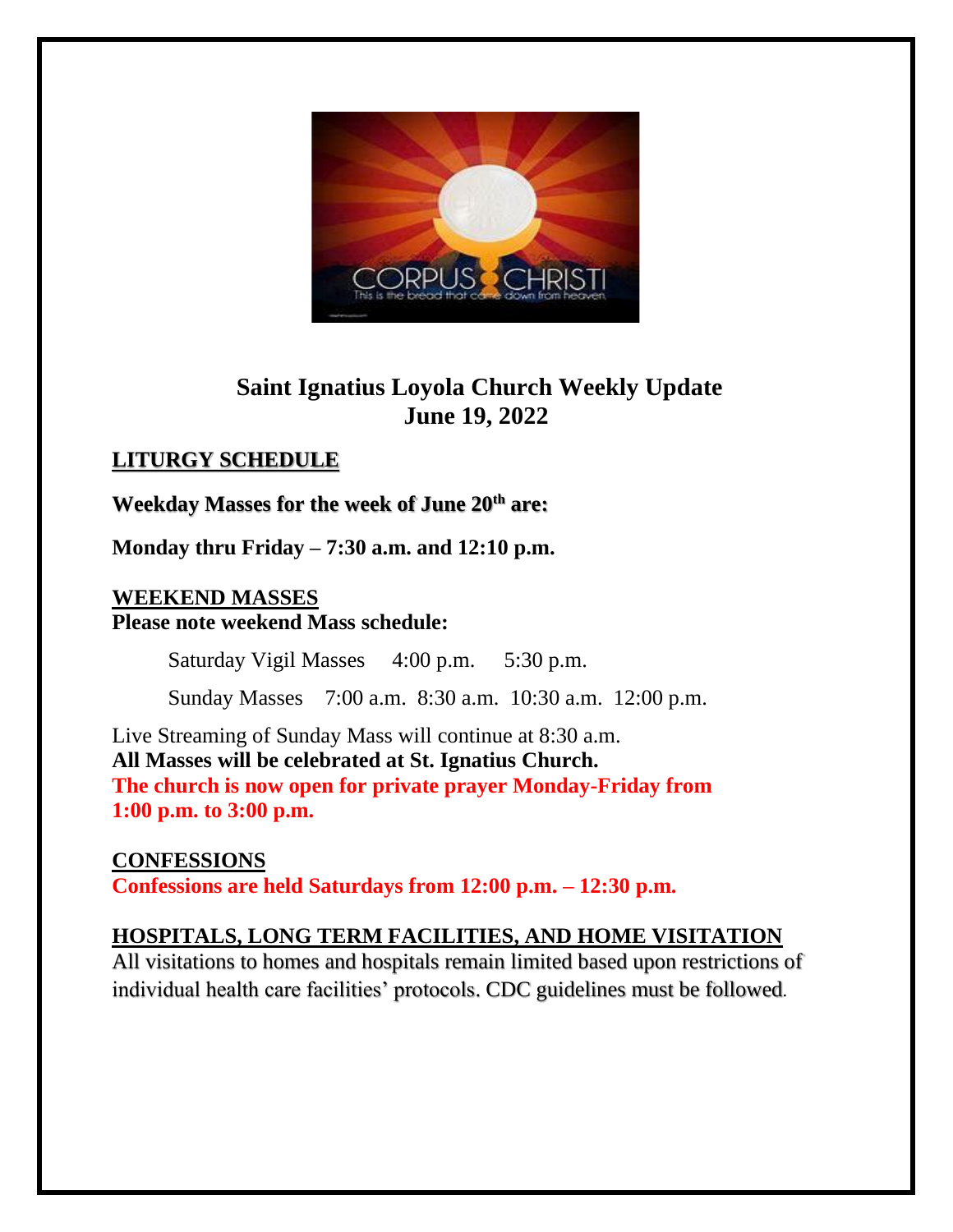

*Parish Phone Number 570-288-6446*

### **St. Ignatius Pastoral Staff**

| <b>Monsignor David L. Tressler</b> | <b>Pastor</b>                                     |
|------------------------------------|---------------------------------------------------|
| <b>Reverend Shawn M. Simchock</b>  | <b>Assistant Pastor</b>                           |
| <b>Deacon Gerard P. Pernot</b>     | <b>Deacon</b>                                     |
| <b>Mr. Harrison Rapp</b>           | <b>Seminarian</b>                                 |
| <b>Ms. Deirdre Drinkall</b>        | <b>Notre Dame Intern/Pastoral Associate</b>       |
| <b>Mrs. Carmella Faust</b>         | <b>Director of Liturgical Music</b>               |
|                                    | <b>Director of Religious Education</b>            |
| Ms. Shannon Kowalski               | <b>Youth Minister and Live Stream Coordinator</b> |
| <b>Main Office Staff</b>           |                                                   |
| <b>Ms. Mary Lewis</b>              | <b>Office Manager</b>                             |
| <b>Mrs. Jennifer Carey</b>         | <b>Receptionist</b>                               |
| <b>Maintenance</b>                 | Mr. William Gross                                 |
| <b>Sacristan</b>                   | <b>Mr. Matt Fiske</b>                             |
| <b>Visiting Clergy</b>             | <b>Reverend James Alco</b>                        |
|                                    | <b>Reverend Daniel Issing, CSC</b>                |
|                                    | <b>Reverend Robert Sickler</b>                    |
|                                    | <b>Reverend Andrew Sinnott</b>                    |
|                                    |                                                   |

# **Mission Statement**

We, the blended Catholic community of St. Ignatius, draw strength from Word and Sacrament, especially in the celebration of the Eucharist. Modeling Christ's work, we embrace our commitment to God's call. We remain faithful to the shared acts of prayer, study, and service. Together we extend Christ's hospitality to others and light the path of peace for generations to come.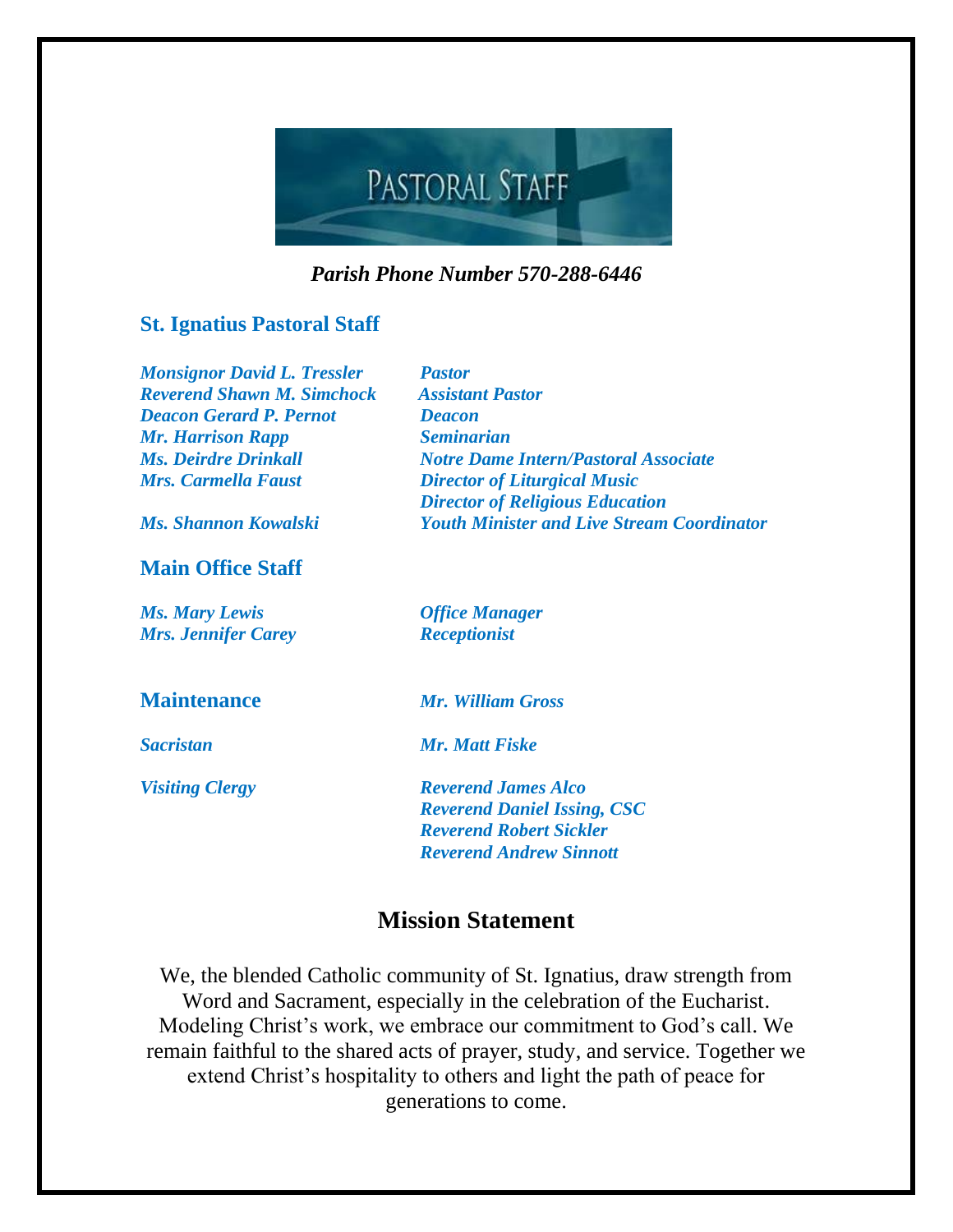

# **FATHER'S DAY GREETINGS**

Father Simchock, Deacon Pernot, Seminarian Harrison Rapp, and Monsignor Tressler wish to extend their sincerest best wishes to all Fathers, Grandfathers, Godfathers, and Father-Like-Friends as they celebrate Father's Day 2022.

# **JEANNE R. BUTCHER 2022 MEMORIAL SCHOLARSHIP AWARD**

The Jeanne R. Butcher Memorial Scholarship Award was presented this year to Kaitlyn Conrad, Dallas Area High School. Ms. Conrad had outstanding academic and community service accomplishments in her high school years and was involved in the St. Ignatius Loyola Parish Community, during a very difficul period of COVID. Kaitlyn will be attending Susquehanna University continuing her education. Congratulations Kaitlyn!

## **HOLY NAME SCHOLARSHIP**

Once again, the Holy Name Society will be offering scholarships to qualified members of the parish for the year 2022. Applications must be postmarked on or before **Saturday, June 25th.** You may call the rectory to request an application and then arrange to pick it up. The applicant must be a registered member of St. Ignatius Parish.

# **KNIGHTS OF COLUMBUS**

Knights of Columbus Assumpta Council #3987 will be cancelling their July business meeting that was scheduled for July 6<sup>th</sup>. Their next business meeting will be Wednesday, August 3<sup>rd</sup> at 7:00 p.m.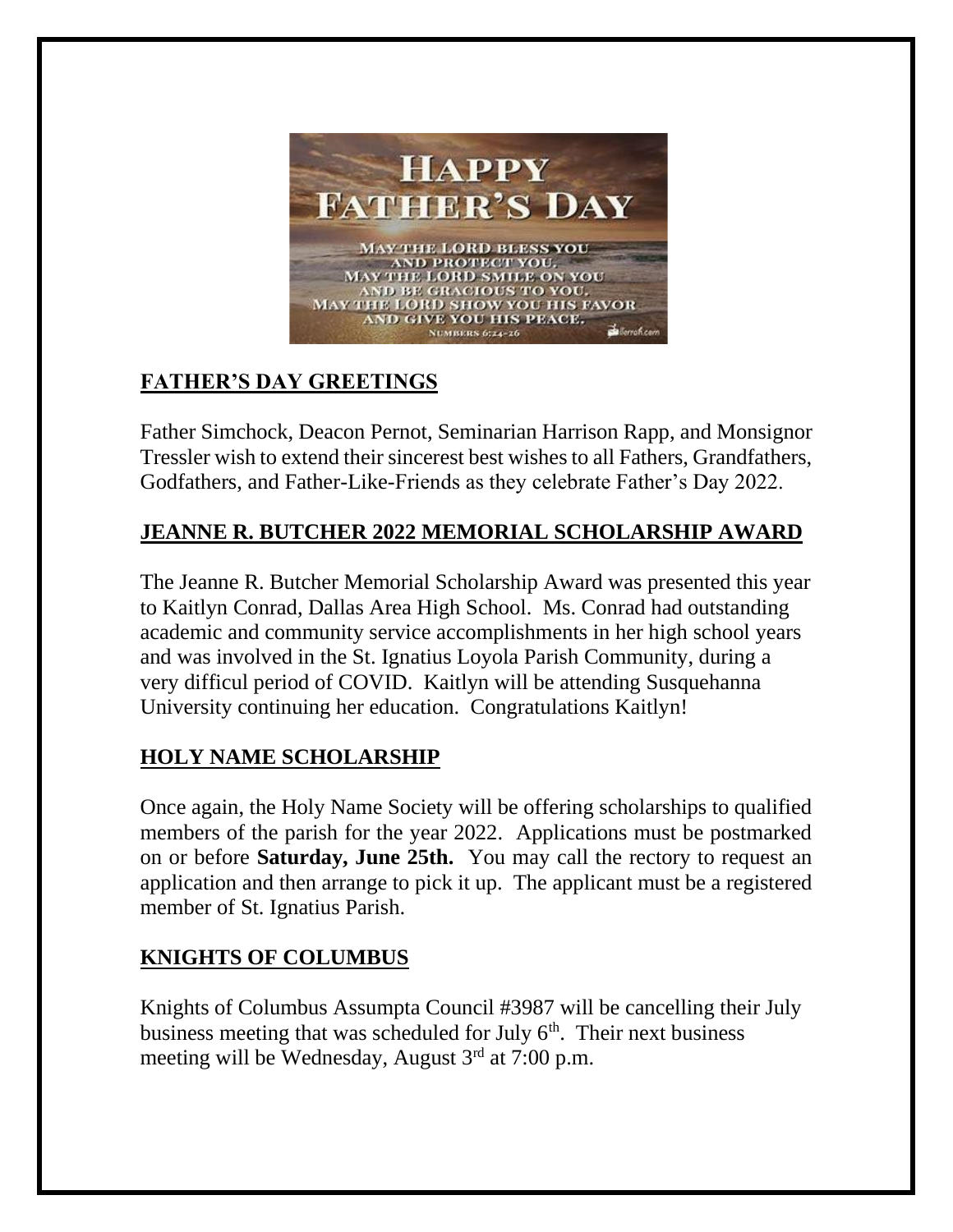### **HURRICANE AGNES 1972**

Let us pause for a moment as we remember the devastation inflicted upon the Wyoming Valley in June of 1972. The Agnes Flood became one of the state's worst natural disasters, damaging approximately **25,000 homes, 2,700 businesses and evacuating 72,000 residents**. "What they were coming home to, in some cases, were homes that were gone or homes that were filled with mud up to the first floor. There were fish inside, and thick mud."

We take a moment to reflect on the devastation to our beloved parishes – St. Mary's Annunciation, St. Hedwig and St. Ignatius of Loyola and the destruction to all the buildings (Churches, rectories, schools, convents) as well as our entire local community inflicted with unimaginable destruction. There is no way to adequately describe the physical destruction but more importantly the emotional impact upon the individuals/families/businesses who witnessed the loss of all their possessions. So many irreplaceable mementos which now only live on in our memories.

Throughout the recovery with great resolve the physical structures which were salvageable were restored but many were lost forever. Slowly with time our lives moved forward never to be the same.

#### Let us pray:

*In all things may the most holy, the most just, and the most lovable will of God be done, praised, and exalted above all forever. Your will be done, O Lord, your will be done. The Lord has given and the Lord has taken away; blessed be the Lord now and always. Amen.*

### **PETER'S PENCE COLLECTION – JUNE 26 th**

The Peter's Pence Collection is a significant way to support the Universal Church. This collection, supported by Catholics around the globe, helps the Holy Father reach out to people suffering in our world. It also supports the ongoing activities of the Holy See. Thank you for your generosity.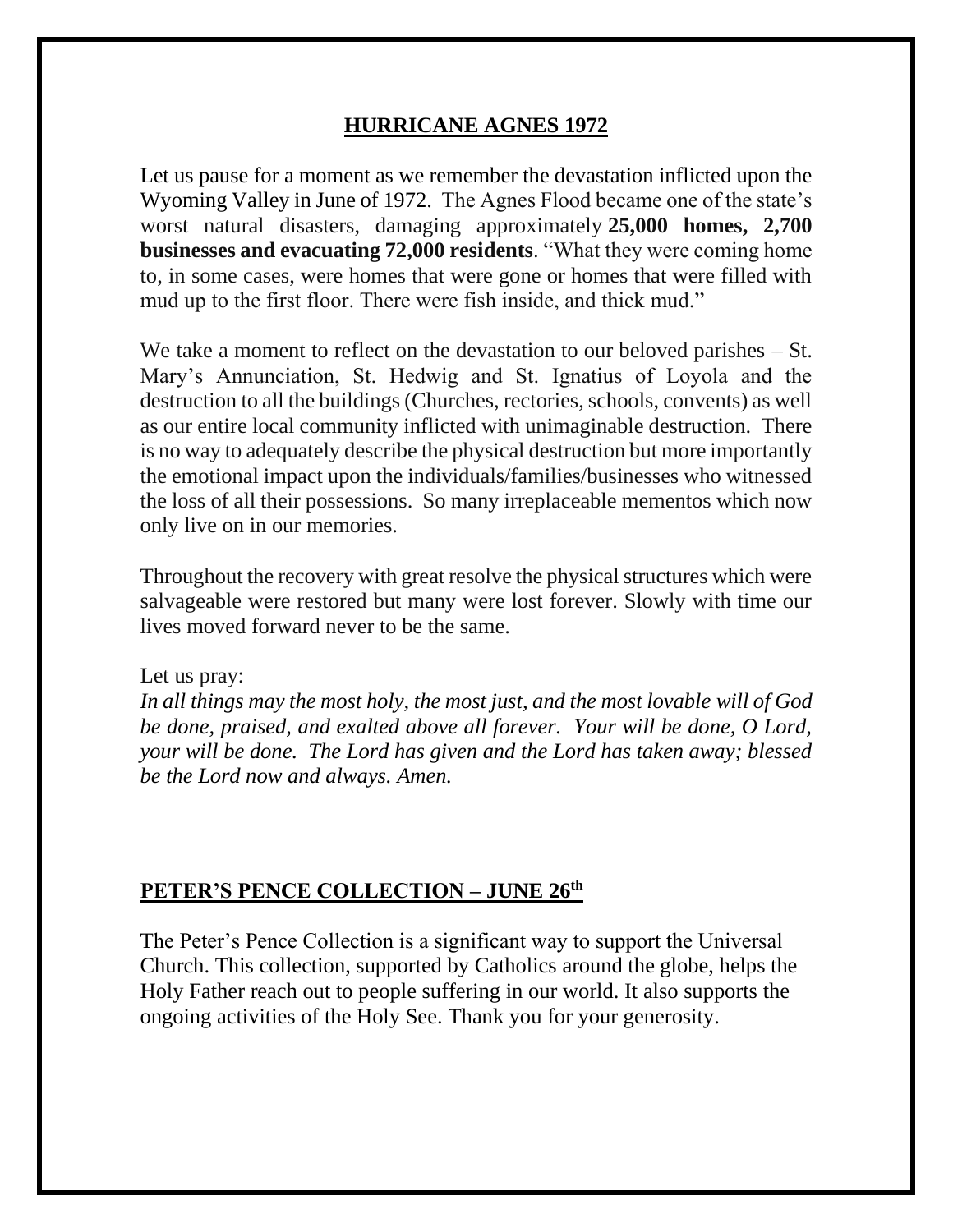# **NATIONAL EUCHARISTIC REVIVAL**



"I am the living bread that came down from heaven; whoever eats this bread will live forever; and the bread that I will give is my flesh for the life of the world." John 6:51

The Church in the United States is about to begin the process of a three-year long Eucharistic revival in the life of the Church—Beginning on June  $19<sup>th</sup>$ , 2022 (Corpus Christi Sunday), the Catholic Church throughout the United States, including our own diocese, will be beginning the celebration of the National Eucharistic Revival. This revival will include different events aimed at renewing our lives centered in the Eucharist, such as the National Eucharistic Congress in Indianapolis, Indiana in July of 2024.

In our local parish community, we will be celebrating the beginning of the National Eucharistic Revival on Sunday, June 19th with a Eucharistic Procession immediately following the 12:00 p.m. Mass. The procession will conclude with benediction in the Church. All are invited to attend this special event in our parish community as we strive to reaffirm Christ's true presence in the Eucharist and remind ourselves of the Eucharist as being the "source and summit of the Christian Life" (CCC 1324). Please consider joining us for this special event in our parish.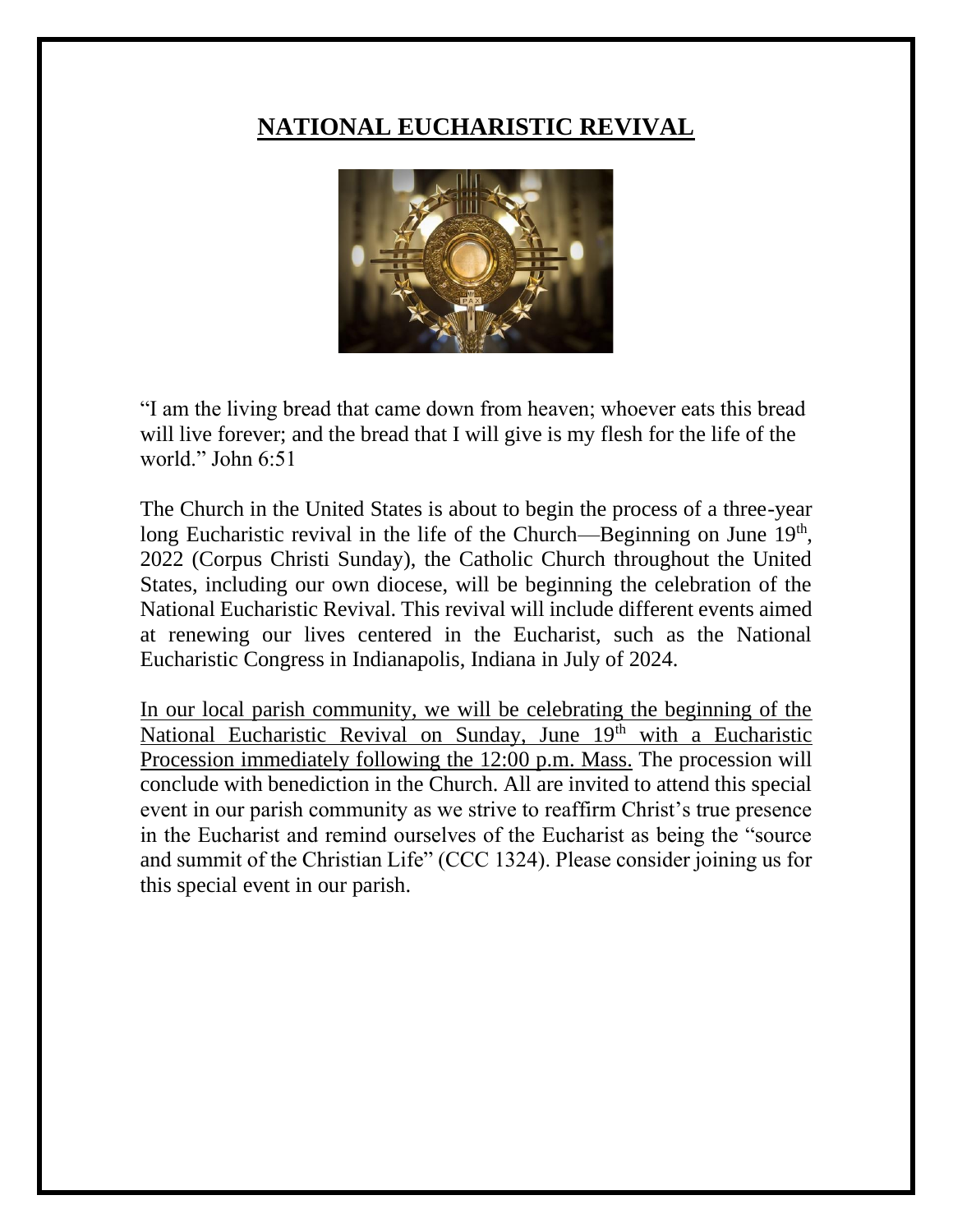| <b>Mass Intentions – Week of June 20th – 26th</b>        |  |
|----------------------------------------------------------|--|
| <b>Monday</b>                                            |  |
| 7:30 AM - John Vitcovsky Royer Family                    |  |
| 12:10 PM - Thomas W. Sweeney Donna Walko & Colleen Henry |  |
| <b>Tuesday</b>                                           |  |
| 7:30 AM - Mark Kordoski Novak Family                     |  |
| 12:10 PM - Michael Kowalski Ann Marie                    |  |
| <b>Wednesday</b>                                         |  |
| 7:30 AM – Henry McHugh<br>Family                         |  |
| 12:10 PM - Kathleen Mras Children                        |  |
| <b>Thursday</b>                                          |  |
| 7:30 AM - Dr. Francis Blaum Gail & Dick Blaum            |  |
| 12:10 PM - Agnes McGeever Family                         |  |
| <b>Friday</b>                                            |  |
| 7:30 AM - Raymond Deutsch Family                         |  |
| 12:10 PM - Jeff Magda Wife & Daughters                   |  |
| <b>Saturday</b>                                          |  |
| 4:00 PM - Catherine McCue Family                         |  |
| 5:30 PM - P.J. Kachmar Family                            |  |
| <b>Sunday</b>                                            |  |
| 7:00 AM - Joseph Dellaporte Family                       |  |
| 8:30 AM – For the People of the Parish                   |  |
| 10:30 AM - Marilyn Herbert Family                        |  |
| 12:00 PM - Marie Jarnot Casey Family                     |  |

**Church Candle for the Week of June 20th In Memory of Raymond Deutsch – Requested by Family Bread & Wine for the Week of June 20th In Memory of Jeanne Butcher – Requested by Joe Butcher & Family**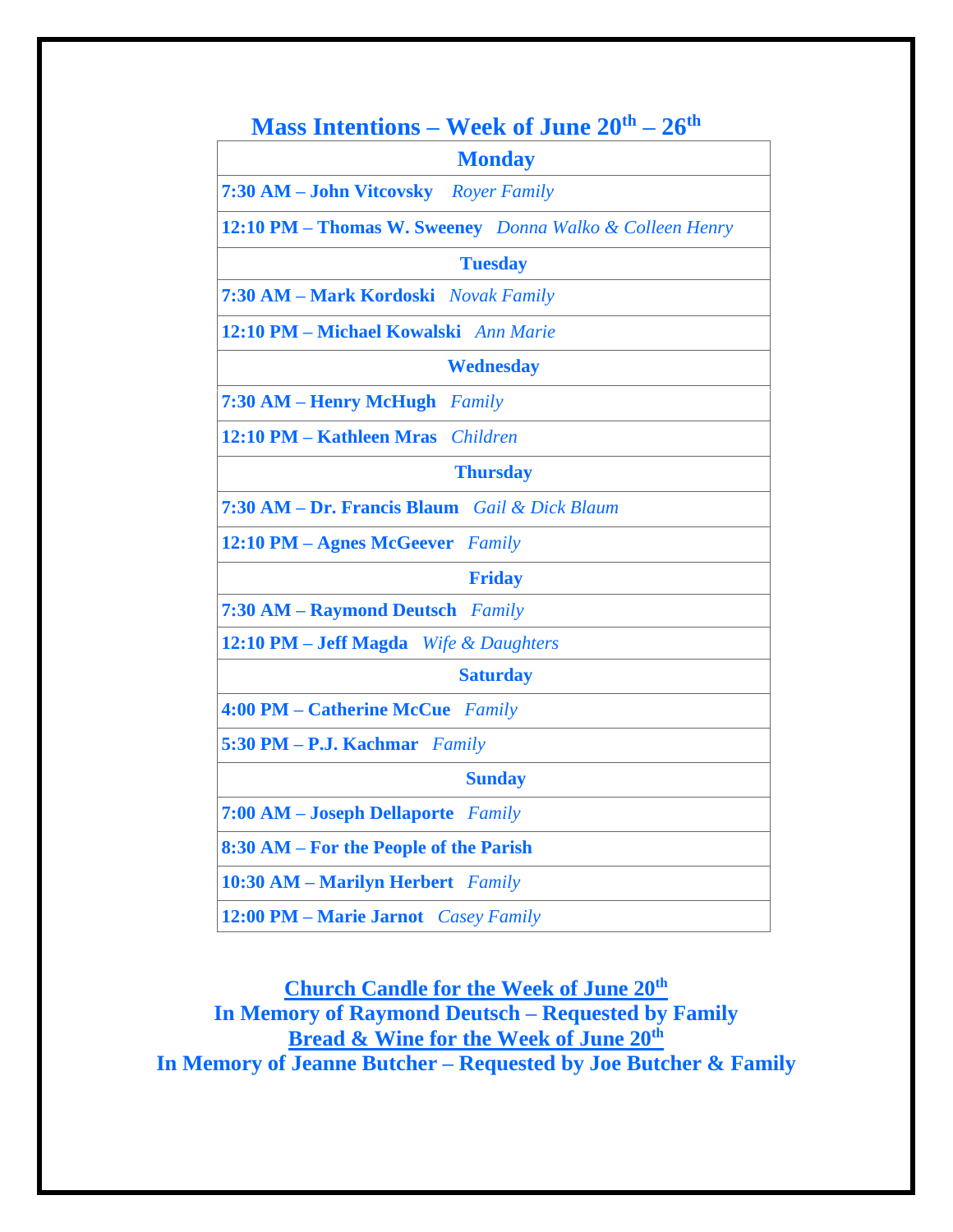### **FINANCIAL UPDATE FOR JUNE 12, 2022**



Father Simchock, Deacon Pernot, Deirdre Drinkall, and Harrison Rapp and I continue to be most grateful for your generosity and support during these challenging days. Envelopes can be mailed in or dropped in the mailbox on the rectory front porch.

May God Bless you abundantly for your continued support. Be assured of our prayers for health and safety for all.





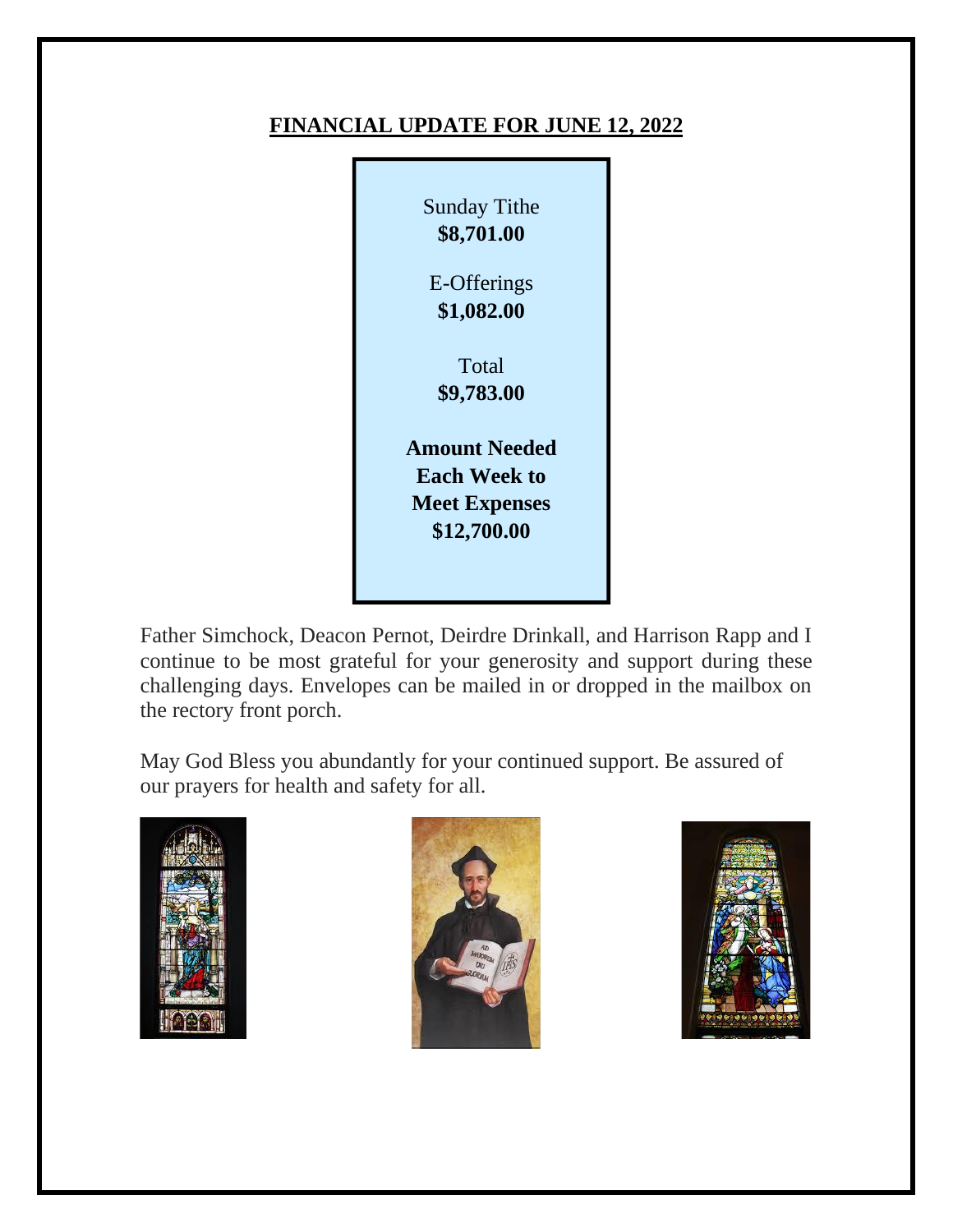

Diocese of Scranton Guidelines for Public Masses **Revised April 25, 2022**

# **FACE MASKS**

The Diocesan guidelines continue to strongly recommend vaccinated and nonvaccinated individuals to wear masks inside for Mass and other indoor gatherings in order to protect the health and safety of all in attendance. We are most grateful for the cooperation regarding the mask request with our goal of protecting our neighbors. At this time and as long as case counts remain low, masks are optional. You are reminded to continue to maximize the use of space as much as possible.

## **DISTRIBUTION OF HOLY COMMUNION**

Mask wearing for distribution of Holy Communion will be optional, at the discretion of the minister of Holy Communion. The minister must stop and sanitize his/her hands if direct contact is made with a person's tongue before continuing. We respectfully request anyone who wishes to receive communion on their tongue to go to the end of the line. The distribution of the Precious Blood remains suspended at this time.

## **HAND HYGIENE**

Hand washing and sanitizing are essential in preventing the spread of the virus. It is highly recommended that everyone takes advantage of the sanitizers located at the entrances of the church. The Sign of Peace will be extended without physical contact.

### **LIVE STREAMING MASS**

We will continue to livestream the 8:30 a.m. Mass for those who must stay home. The 8:30 a.m. Mass continues to be available for in-person attendance as well.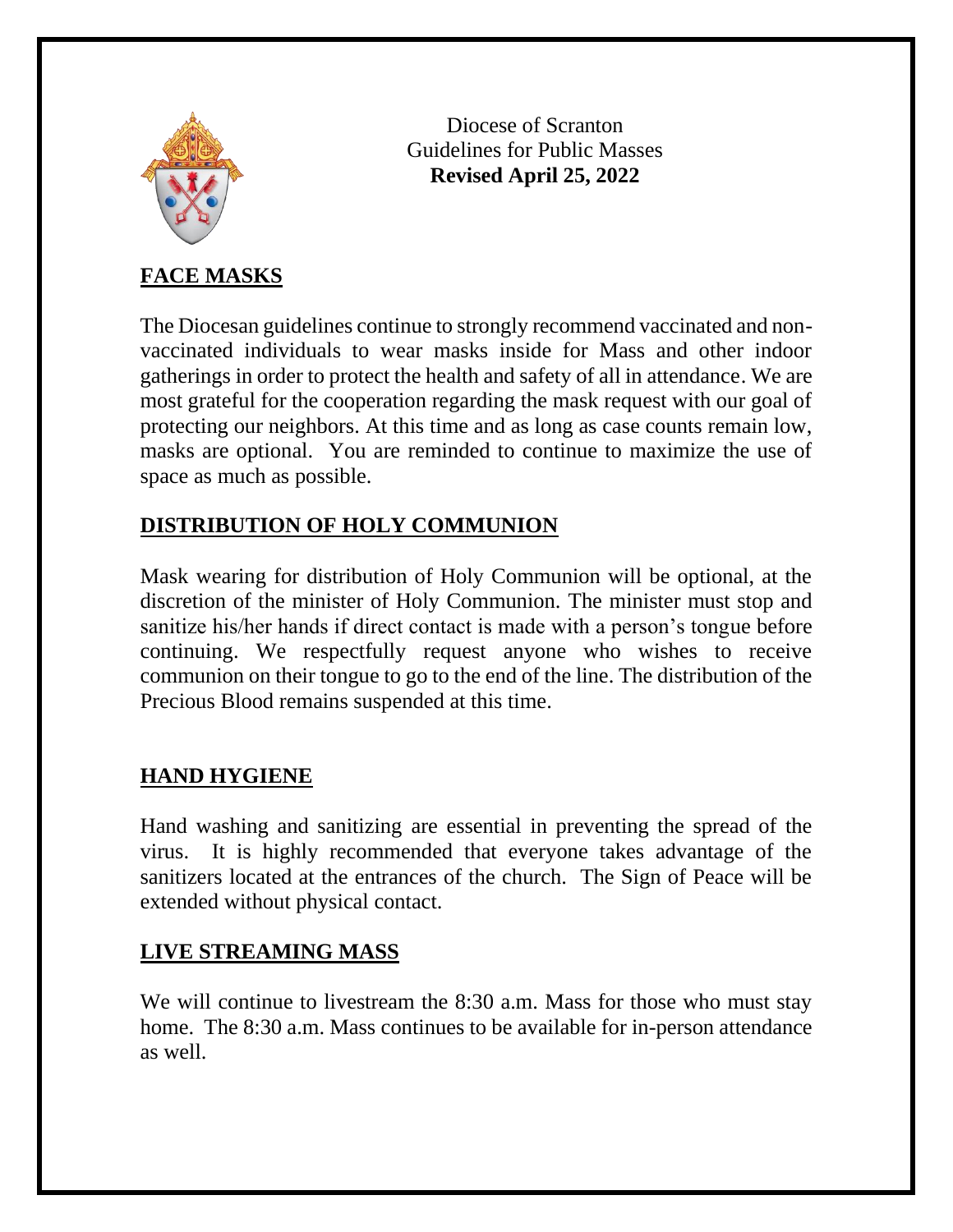

**VISION 2030** 

**Creating Parish Communities Rooted** in the Life of Jesus Christ

Linked Parish

Characteristics of linked parishes include:

 $\Box$  The parishes remain distinct canonical entities.

 $\Box$  The parishes are encouraged to work toward combining Parish Pastoral Council meetings and to establishing common committees where possible.  $\Box$  According to Canon Law, linked parishes must have separate finance councils.

 $\Box$  Linked parishes do many things cooperatively, such as programs and inservices.

# **MEMBERS OF TRANSITION TEAM**

Each parish is requested to form a Transition Committee of 5 people. St. Ignatius Transition Committee Members are:

> Chris Arnold Michelle Butcher Patrick Endler Molly Kachmar Dr. Cindy Liskov

His Excellency, Bishop Joseph C. Bambera, announces the following appointment, effective as indicated:

**Monsignor David L. Tressler**, to Pastor, Holy Family Parish, Luzerne, effective July 1, 2022. Monsignor will continue to serve as Pastor, Saint Ignatius Loyola Parish, Kingston.